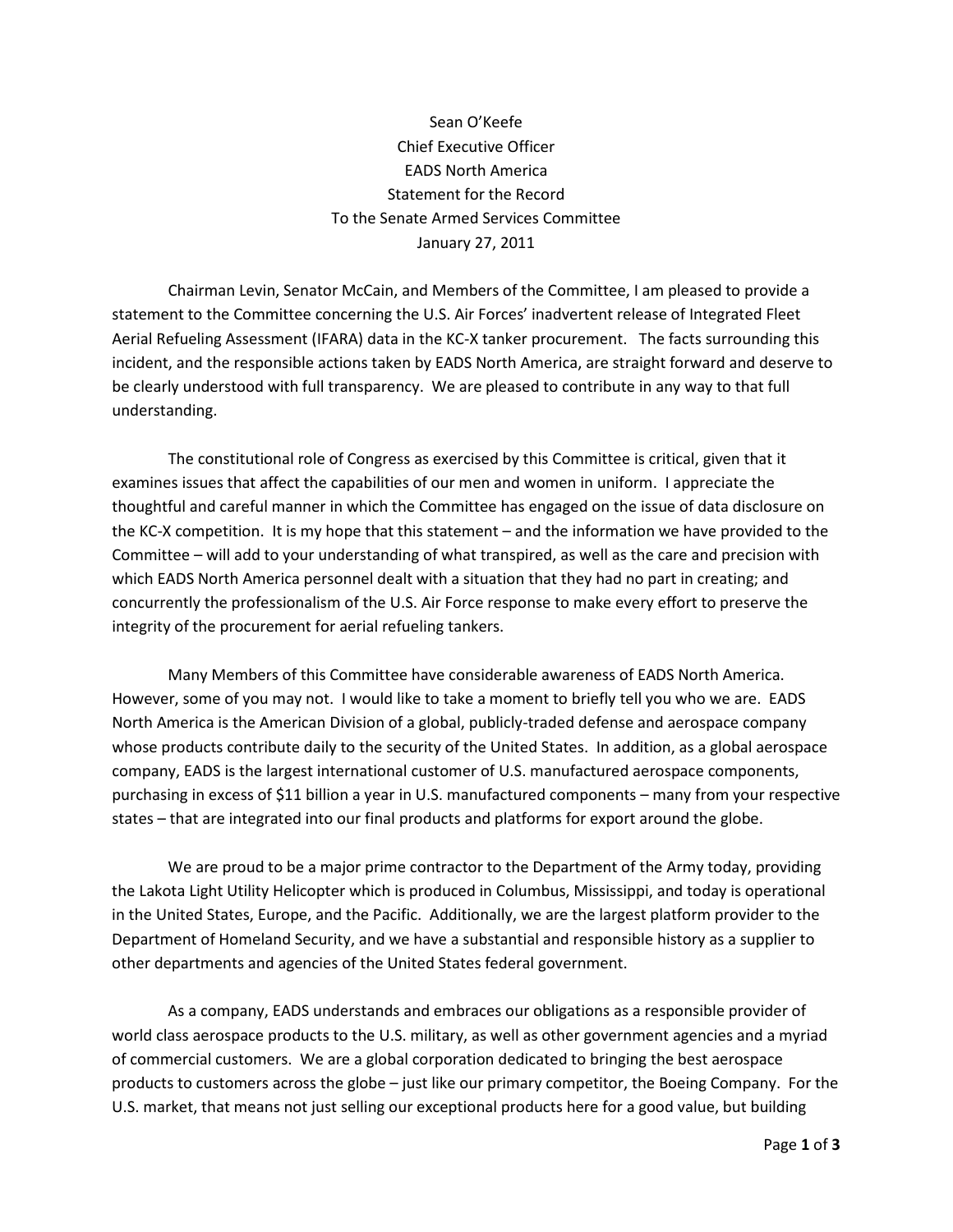them here in the United States, and creating jobs across this country and participating constructively in the communities in which our employees live.

The provision of capability and value to our customers is our foundation. As a corporate partner to the U.S. Government, our guiding tenet is the operation of our business enterprise in a manner that upholds the highest ethical standards. Those standards include protecting the integrity of the procurement process. When mistakes are made, we exercise rigorous care to safeguard competition sensitive or proprietary information – whether that information concerns us or our competitors. In the particular matter under discussion today related to the data disclosure on the U.S. Air Force aerial refueling tanker aircraft competition, EADS North America acted correctly, quickly, and responsibly in addressing an incident that was not of our making.

Clearly, it would have been preferable that the data disclosure by the U.S. Air Force had not happened. However, after a full and thorough review of EADS North America's actions, I can tell you with high confidence that our actions following awareness of the disclosure were timely, responsible and appropriate.

The facts surrounding this issue are clear. EADS North America received two data discs with security documentation from the U.S. Air Force. After proper in-processing, a cleared employee inserted and opened the first disc, reviewed and verified the EADS North America data, and closed it. He then inserted the second disc, and opened the first file on the disc. On seeing that the contents of the first page of that file contained competitor markings he closed the disc, removed it from the computer, and immediately secured it under appropriate security procedures. The total time that the file was open was less than 15 seconds.

Once the data disclosure was discovered, our employee immediately followed established protocols to ensure that the disclosure was contained, that the media on which the data were contained was controlled, and that no communication of the content of the disclosed data occurred. All of this was done in line with all statutory and regulatory guidelines, and the highest standards of business conduct. Specifically, on the night of the disclosure incident, EADS North America secured the competitive data, under two-person control, using the Defense Department approved security facility at EADS North America. We immediately reported the disclosure to the U.S. Air Force Contracting Officer, and carefully followed the spirit and letter of subsequent government direction. This included the isolation of the data and recusal of the individual who discovered the disclosure, as well as the prompt return of the data and the processing equipment to the U.S. Air Force. The employee who opened the discs was immediately instructed that he must not disclose any information regarding the content of the file he saw on the second disc (one page), and was assigned to administrative duties separate from the KC-45 program, pending the outcome of an independent investigation, and the investigation and determination by the U.S. Air Force.

Recognizing the importance of this unfortunate customer mistake in sending competitor data, I immediately initiated an independent investigation by outside counsel to review and document the